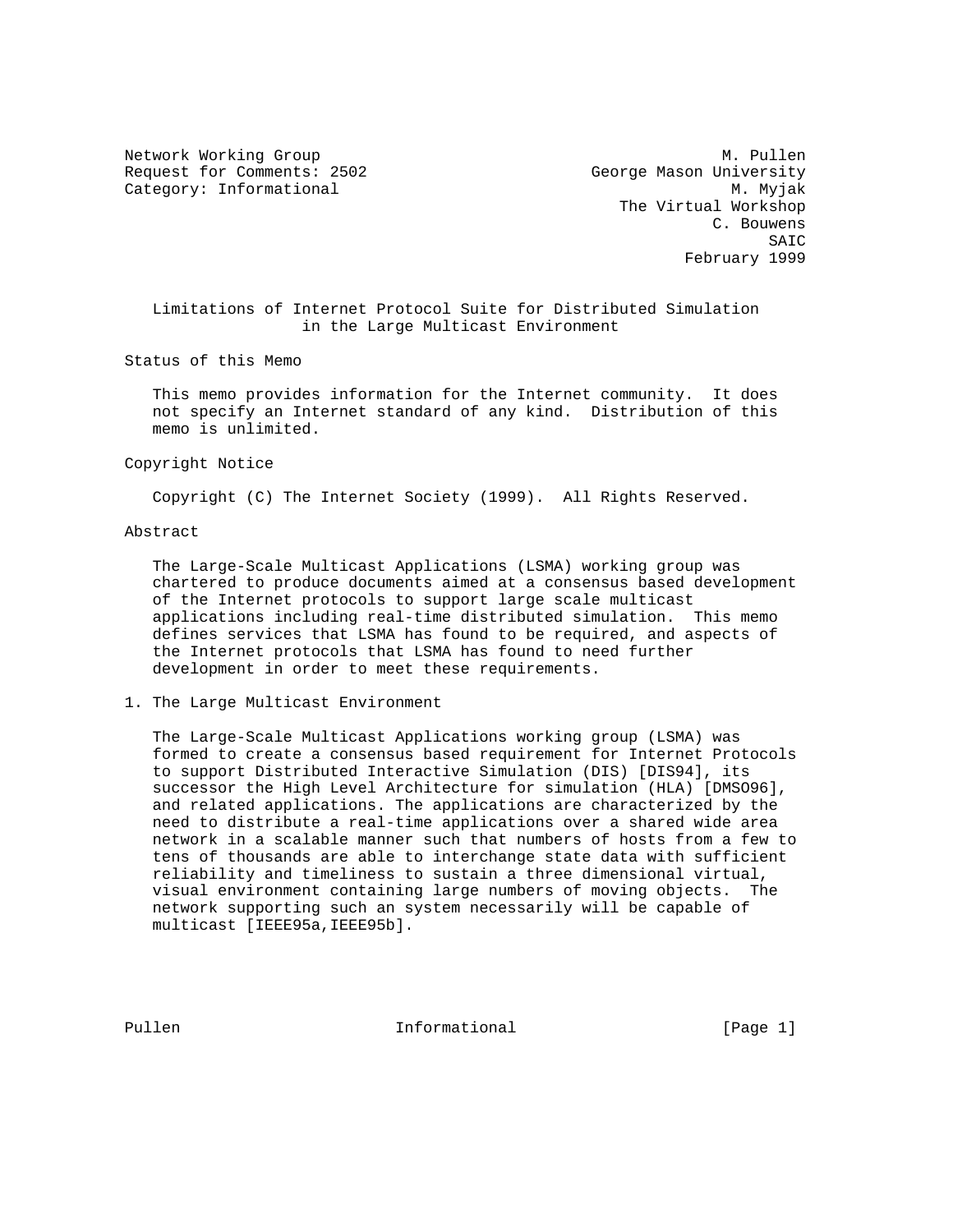Distributed Interactive Simulation is the name of a family of protocols used to exchange information about a virtual environment among hosts in a distributed system that are simulating the behavior of objects in that environment. The objects are capable of physical interactions and can sense each other by visual and other means (infrared, etc.). DIS was developed by the U.S. Department of Defense (DoD) to implement systems for military training, rehearsal, and other purposes. More information on DIS can be found in [SSM96].

 The feature of distributed simulation that drives network requirements is that it is intended to work with output to and input from humans across distributed simulators in real time. This places tight limits on latency between hosts. It also means that any practical network will require multicasting to implement the required distribution of all data to all participating simulators. Large distributed simulation configurations are expected to group hosts on multicast groups based on sharing the same sensor inputs in the virtual environment. This can mean a need for thousands of multicast groups where objects may move between groups in large numbers at high rates. Because the number of simulators is known in advance and their maximum output rate in packets per second and bits per second is specified, the overall total data rate (the sum of all multicast groups) is bounded. However the required data rate in any particular group cannot be predicted, and may change quite rapidly during the simulation.

 DIS real time flow consists of packets of length around 2000 bits at rates from .2 packets per second per simulator to 15 packets per second per simulator. This information is intentionally redundant and is normally transmitted with a best effort transport protocol (UDP). In some cases it also is compressed. Required accuracy both of latency and of physical simulation varies with the intended purpose but generally must be at least sufficient to satisfy human perception. For example, in tightly coupled simulations such as high performance aircraft maximum acceptable latency is 100 milliseconds between any two hosts. At relatively rare intervals events (e.g. collisions) may occur which require reliable transmission of some data, on a unicast basis, to any other host in the system.

 The U.S. DoD has a goal to build distributed simulation systems with up to 100,000 simulated objects, many of them computer generated forces that run with minimal human intervention, acting as opposing force or simulating friendly forces that are not available to participate. DoD would like to carry out such simulations using a shared WAN. Beyond DoD many people see a likelihood that distributed simulation capabilities may be commercialized as entertainment. The scope of such an entertainment system is hard to predict but conceivably could be larger than the DoD goal of 100,000.

Pullen Informational [Page 2]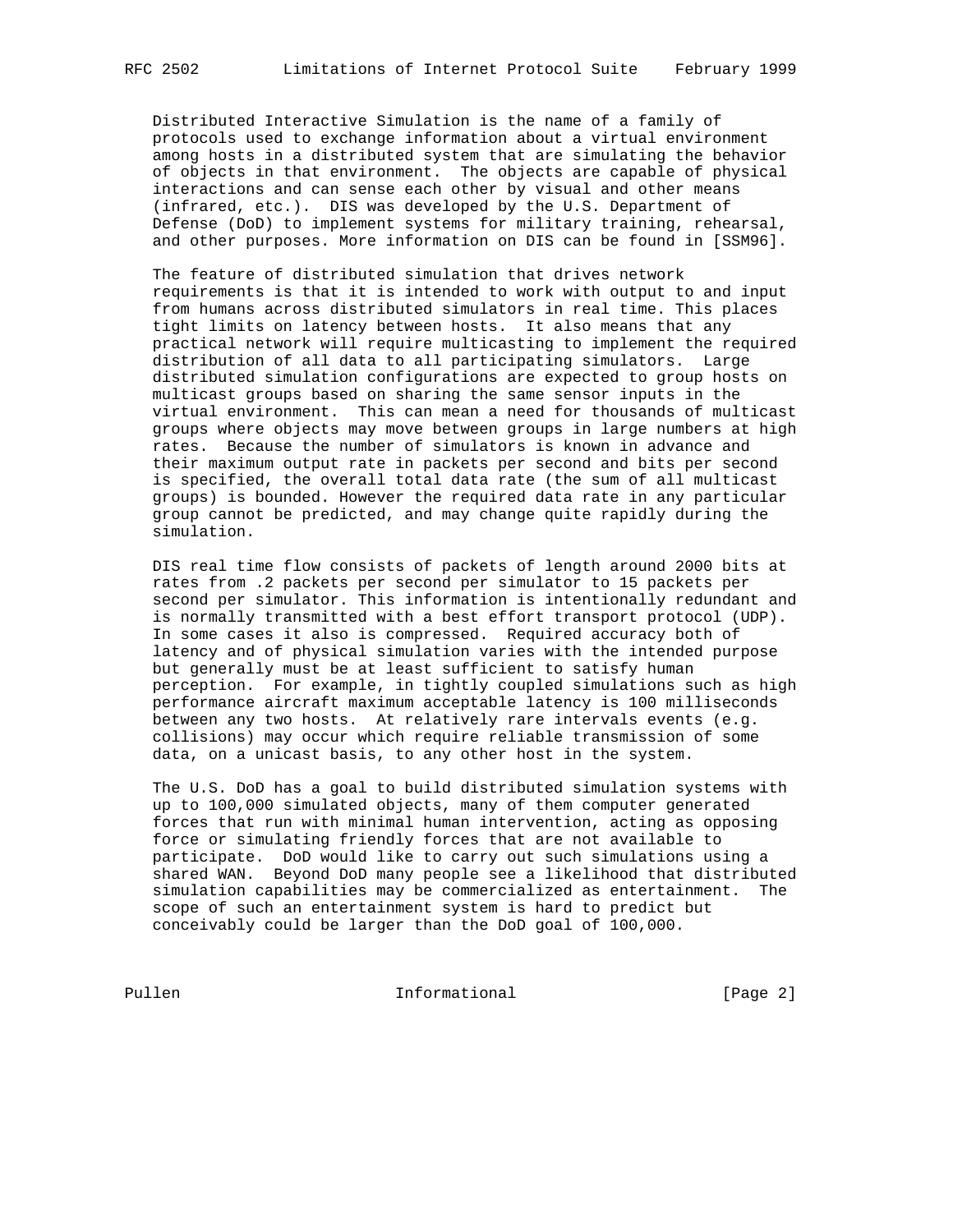The High Level Architecture (HLA) is a DoD development beyond DIS that aims at bringing DIS and other forms of distributed simulation into a unifying system paradigm. From a distributed systems standpoint HLA is considerably more sophisticated than DIS. For example attributes of distributed objects may be controlled by different simulators. From the standpoint of the supporting network the primary difference between HLA and DIS is that HLA does not call for redundant transmission of object attributes; instead it specifies a "Run Time Infrastructure" (RTI) that is responsible to transmit data reliably, and may choose to do so by various means including redundant transmission using best effort protocols. It is reasonable to say that any network that can meet the needs of DIS can support HLA by DIS-like redundant transmission, however this approach ignores the possibility that under HLA some mixture of redundant and reliable transmission can make significantly better use of network resources than is possible using DIS. While HLA, like DIS, does not specify use of a multicasting network, it has similar requirements for many to-many transmission of object attributes at rates in excess of one update per object per second that cannot be met without multicasting. Further, HLA calls for transmission of semantically organized data (for example, groups of objects with similar capabilities such as tanks or aircraft) in this many-to-many context.

 One solution that has been employed to deal with these challenges is to aggregate the contents of many multicast groups into a single multicast transmission [PuWh95, CSTH95]. Termed "dual-mode" or "bi level" multicast, this approach takes advantage of the fact that although the amount of traffic in any particular multicast group can vary greatly, the aggregate of all transmissions is bounded. If the traffic is all aggregated into one large flow, an underlying ATM network can create multicast SVCs with acceptable QoS to support the requirement. It also bounds the network control problem of group joins, in that the joins take place among dedicated collections of routers and across the dedicated SVCs, rather than contending with other LSMAs that may be sharing the same network. But it does this at the cost of adding to the network a new, nonstandard aggregation element that is a hybrid of the Internet and ATM protocols. We address below the requirement to achieve such a result using a purely IP network with aggregated reservation via RSVP.

 The defense distributed simulation community has created a number of multicast-capable networks for various simulated exercises, ranging from tens to hundreds of simulated objects distributed across numbers of sites ranging from two to twenty. As the number of objects has increased they have found that building multicasting networks potentially supporting thousands of simultaneous multicast groups with large group change rates is a hard problem. This defense problem is the precursor of similar problems that can be expected in

Pullen Informational [Page 3]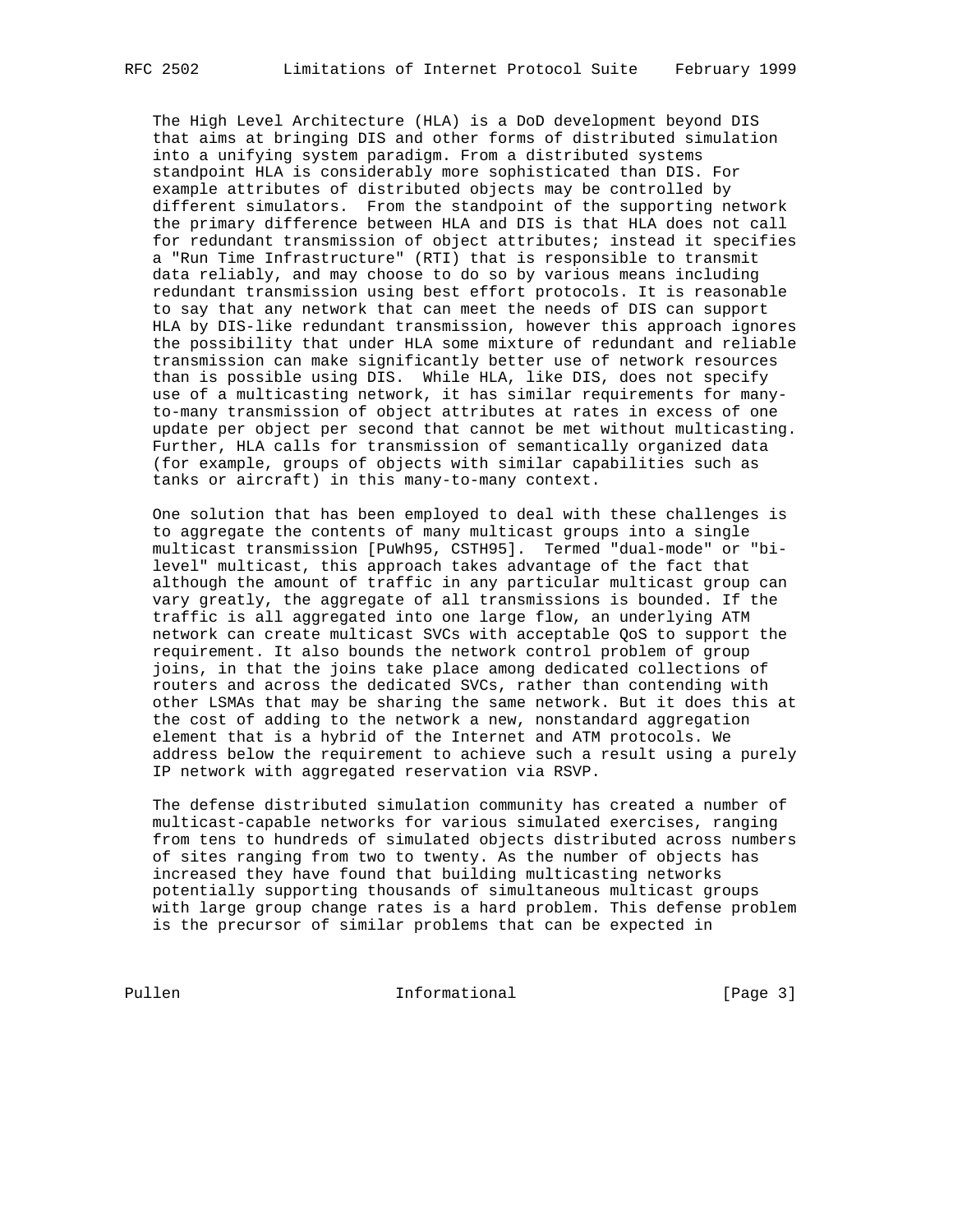commercial networks. Therefore the following sections describe the services required and the shortcomings that have been found in using today's Internet protocols in providing these services, with the intention of informing the IETF to enable it to produce protocols that meet the needs in these areas.

2. Distributed Simulation (DIS and HLA) network service requirements.

 a. real-time packet delivery, with low packet loss (less than 2%), predictable latency on the order of a few hundred milliseconds, after buffering to account for jitter (variation of latency) such that less than 2% of packets fail to arrive within the specified latency, in a shared network

 b. multicasting with thousands of multicast groups that can support join latencies of less than one second, at rates of hundreds of joins per second

 c. multicasting using a many-to-many paradigm in which 90% or more of the group members act as receivers and senders within any given multicast group

 d. support for resource reservation; because of the impracticality of over-provisioning the WAN and the LAN for large distributed simulations, it is important to be able to reserve an overall capacity that can be dynamically allocated among the multicast groups

 e. support for a mixture of best-effort and reliable low-latency multicast transport, where best-effort predominates in the mixture, and the participants in the reliable multicast may be distributed across any portion of the network

 f. support for secure networking, in the form of per-packet encryption and authentication needed for classified military simulations

3. Internet Protocol Suite facilities needed and not yet available for large-scale distributed simulation in shared networks: These derive from the need for real-time multicast with established quality of service in a shared network. (Implementation questions are not included in this discussion. For example, it is not clear that implementations of IP multicast exist that will support the required scale of multicast group changes for LSMA, but that appears to be a question of implementation, not a limitation of IP multicast.)

Pullen **Informational** Informational [Page 4]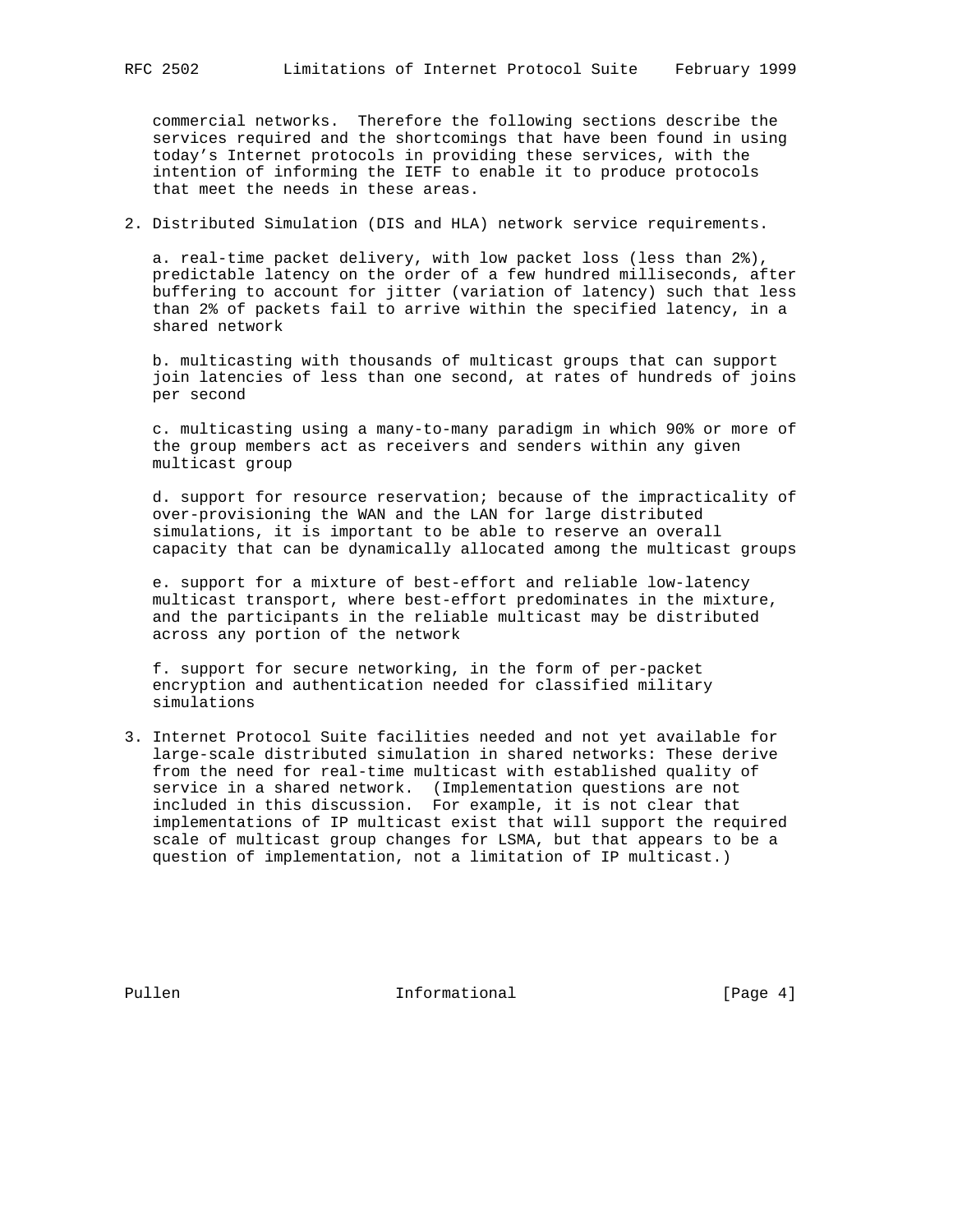## 3.1 Large-scale resource reservation in shared networks

 The Resource reSerVation Protocol (RSVP) is aimed at providing setup and flow-based information for managing information flows at pre committed performance levels. This capability is generally seen as needed in real-time systems such as the HLA RTI. Concerns have been raised about the scalability of RSVP, and also about its ability to support highly dynamic flow control changes. In terms of existing RTI capabilities, the requirement in LSMA is for rapid change of group membership, not for rapid change of group reservations. This is because in existing RTIs the aggregate requirement for all groups in a large scale distributed simulation is static. However the current RSVP draft standard for LSMA does not support aggregation of reservation resources for groups of flows and therefore does not meet the needs of existing RTIs. Moreover, there is at least one RTI development underway that intends to use individual, dynamic reservations for large numbers of groups, and therefore will require a dynamic resource reservation capability that scales to thousands of multicast groups.

 Further, RSVP provides support only for communicating specifications of the required information flows between simulators and the network, and within the network. Distributing routing information among the routers within the network is a different function altogether, performed by routing protocols such as Multicast Open Shortest Path First (MOSPF). In order to provide effective resource reservation in a large shared network function, it may be necessary to have a routing protocol that determines paths through the network within the context of a quality of service requirement. An example is the proposed Quality Of Service Path First (QOSPF) routing protocol [ZSSC97]. Unfortunately the requirement for resource-sensitive routing will be difficult to define before LSMA networks are deployed with RSVP.

3.2 IP multicast that is capable of taking advantage of all common link layer protocols (in particular, ATM)

 Multicast takes advantage of the efficiency obtained when the network can recognize and replicate information packets that are destined to a group of locations. Under these circumstances, the network can take on the job of providing duplicate copies to all destinations, thereby greatly reducing the amount of information flowing into and through the network.

 When IP multicast operates over Ethernet, IP multicast packets are transmitted once and received by all receivers using Ethernet-layer multicast addressing, avoiding replication of packets. However, with wide-area Asynchronous Transfer Mode (ATM), the ability to take

Pullen **Informational Informational** [Page 5]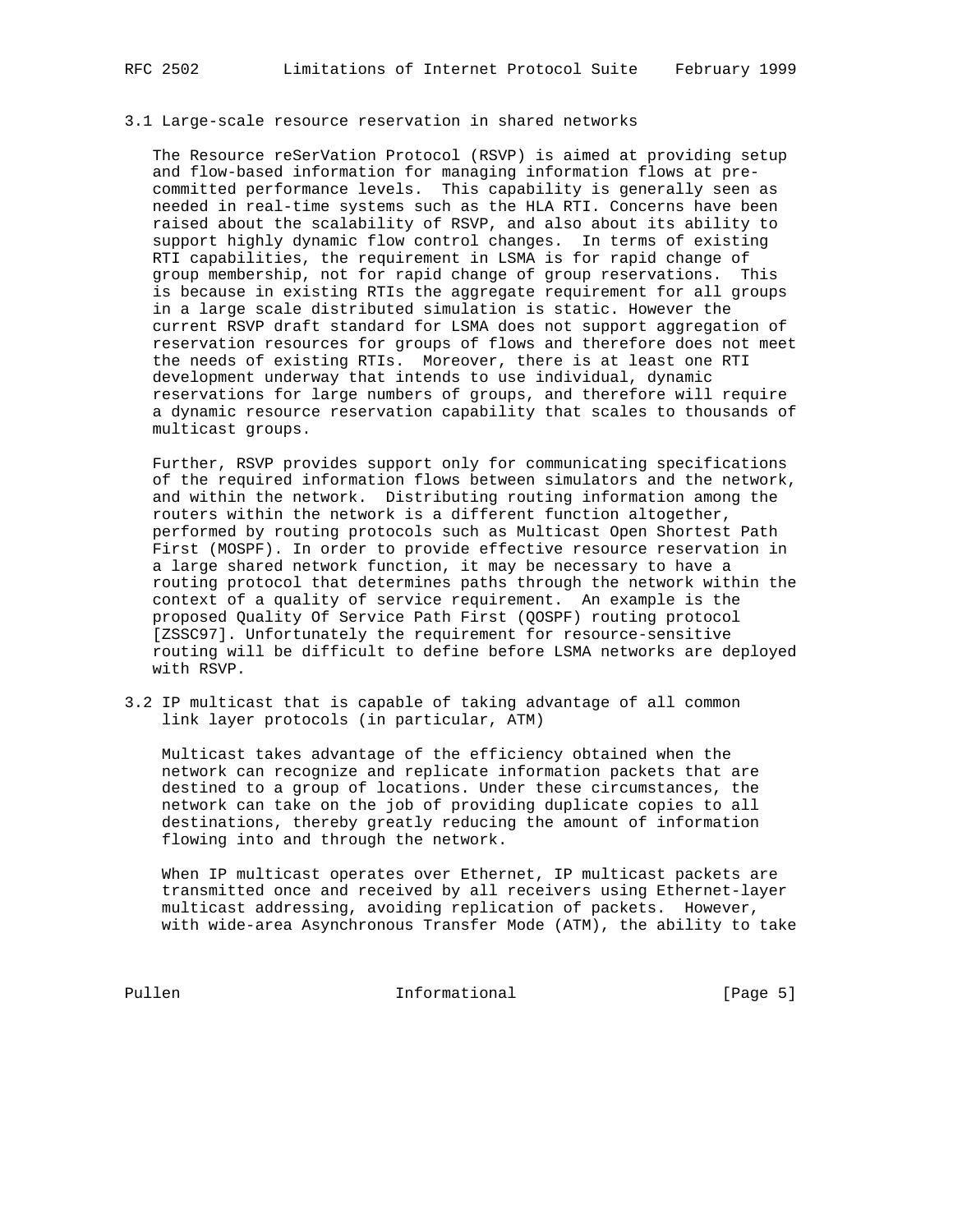advantage of data link layer multicast capability is not yet available beyond a single Logical IP Subnet (LIS). This appears to be due to the fact that (1) the switching models of IP and ATM are sufficiently different that this capability will require a rather complex solution, and (2) there has been no clear application requirement for IP multicast over ATM multicast that provides for packet replication across multiple LIS. Distributed simulation is an application with such a requirement.

## 3.3 Hybrid transmission of best-effort and reliable multicast

 In general the Internet protocol suite uses the Transmission Control Protocol (TCP) for reliable end-to-end transport, and the User Datagram Protocol (UDP) for best-effort end-to-end transport, including all multicast transport services. The design of TCP is only capable of unicast transmission.

 Recently the IETF has seen proposals for several reliable multicast transport protocols (see [Mont97] for a summary). A general issue with reliable transport for multicast is the congestion problem associated with delivery acknowledgments, which has made real-time reliable multicast transport infeasible to date. Of the roughly 15 attempts to develop a reliable multicast transport, all have shown to have some problem relating to positive receipt acknowledgments (ACK) or negative acknowledgments (NAK). In any event, its seems clear that there is not likely to be a single solution for reliable multicast, but rather a number of solutions tailored to different application domains. Approaches involving distributed logging seem to hold particular promise for the distributed simulation application.

 In the DIS/HLA environment, five different transmission needs can be identified:

- (1) best-effort low-latency multicast of object attributes that often change continuously, for example position of mobile objects;
- (2) low-latency reliable multicast of object attributes that do not change continuously but may change at arbitrary times during the simulation, for example object appearance (An important characteristic of this category is that only the latest value of any attribute is needed by the receiver.);
- (3) low-latency, reliable unicast of occasional data among arbitrary members of the multicast group (This form of transmission was specified for DIS "collisions"; it is not in the current HLA specification but might profitably be included there. The requirement is for occasional transaction-like exchange of data between two arbitrary hosts in the multicast group, with a low latency that makes TCP connection impractical.);

Pullen Informational [Page 6]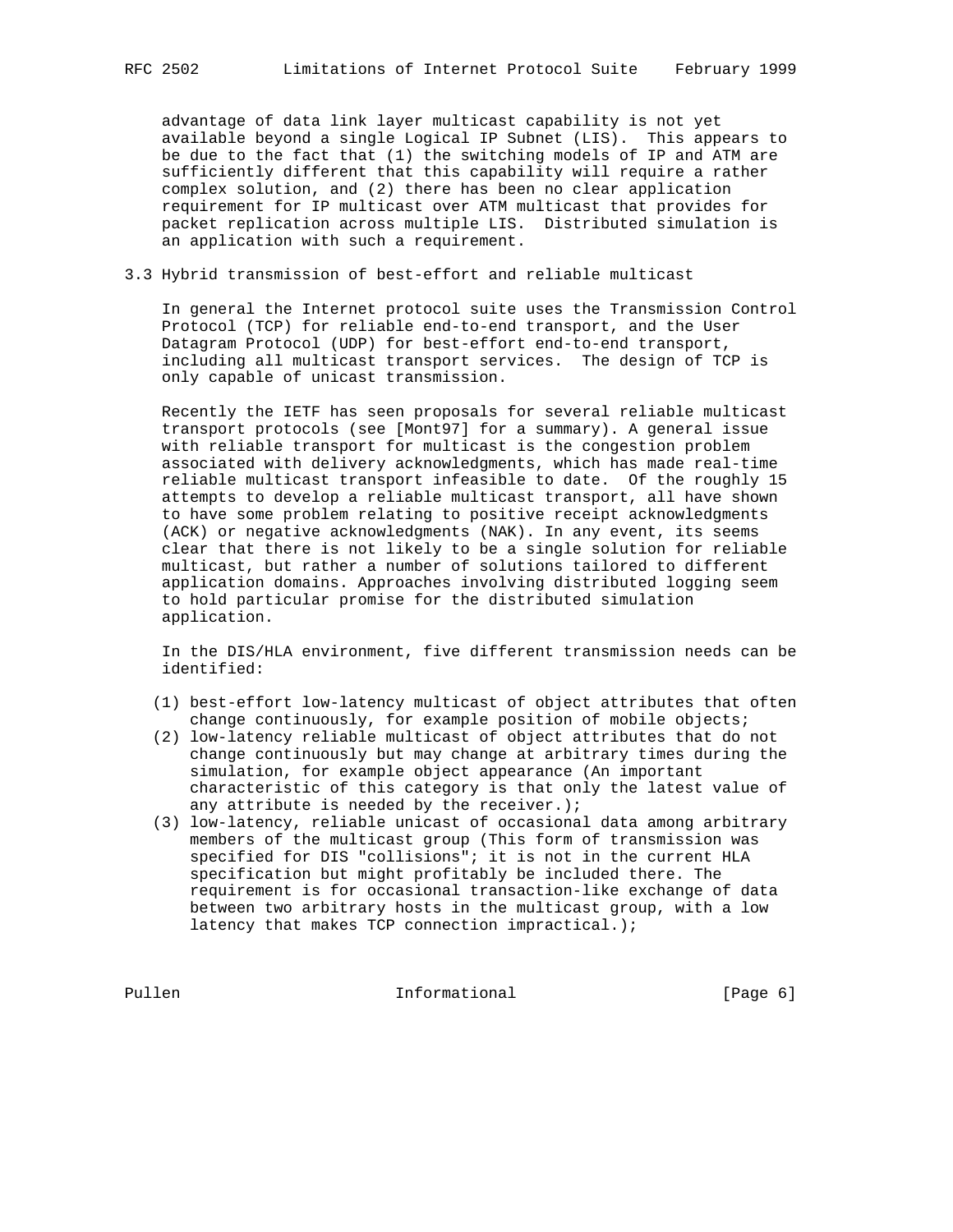- (4) reliable but not necessarily real-time multicast distribution of supporting bulk data such as terrain databases and object enumerations; and
- (5) reliable unicast of control information between individual RTI components (this requirement is met by TCP).

 All of these transmissions take place within the same large-scale multicasting environment. The value of integrating categories (1) and (2) into a single selectively reliable protocol was proposed by Cohen [Cohe94]. Pullen and Laviano implemented this concept [PuLa95] and demonstrated it within the HLA framework [PLM97] as the Selectively

 Reliable Transmission Protocol (SRTP) for categories (1) through (3). Category (4) could be supported by a reliable multicast protocol such as the commercial multicast FTP offering from Starburst [MRTW97], however adequate congestion control has not been demonstrated in any such protocol. There has been some discussion of using the Real-Time Streaming Protocol, RTSP, for this purpose, however as the databases must be transmitted reliably and RTSP uses a best-effort model, it does not appear to be applicable.

 In summary, it is clear that a hybrid of best-effort and reliable multicast (not necessarily all in the same protocol) is needed to support DIS and HLA, and that the low-latency, reliable part of this hybrid is not available in the Internet protocol suite.

3.4 Network management for distributed simulation systems

 Coordinated, integrated network management is one of the more difficult aspects of a large distributed simulation exercise. The network management techniques that have been used successfully to support the growth of the Internet for the past several years could be expanded to fill this need. The technique is based on a primitive called a Management Information Base (MIB) being polled periodically at very low data rates. The receiver of the poll is called an Agent and is collocated with the remote process being monitored. The agent is simple so as to not absorb very many resources. The requesting process is called a Manager, and is typically located elsewhere on a separate workstation. The Manager communicates to all of the agents in a given domain using the Simple Network Management Protocol (SNMP). It appears that SNMP is well adapted to the purpose of distributed simulation management, in addition to managing the underlying simulation network resources. Creating a standard distributed simulation MIB format would make it possible for the simulation community to make use of the collection of powerful, off the-shelf network management tools that have been created around SNMP.

Pullen **Informational** Informational [Page 7]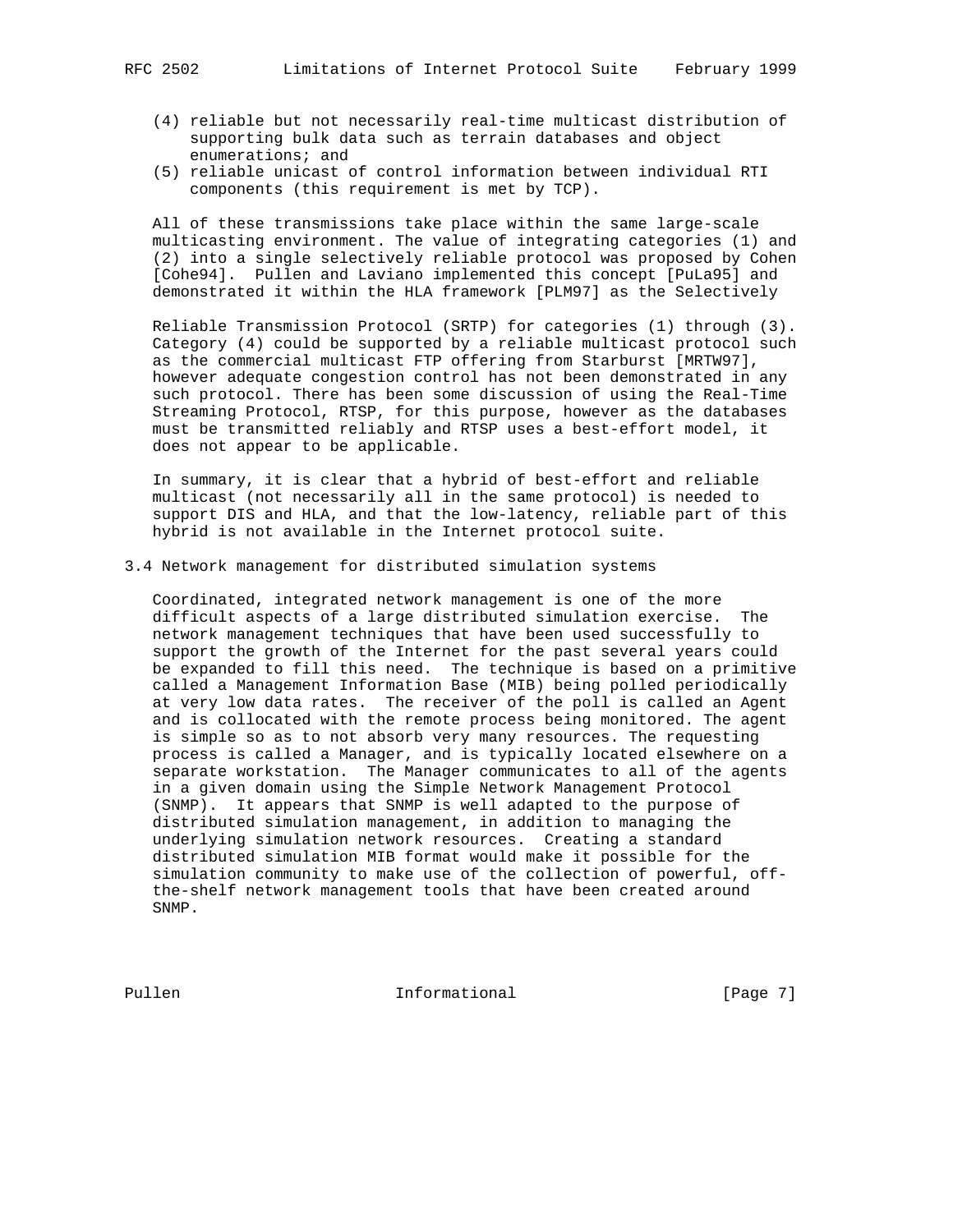3.5 A session protocol to start, pause, and stop a distributed simulation exercise

 Coordinating start, stop, and pause of large distributed exercises is a complex and difficult task. The Session Initiation Protocol (SIP) recently proposed by the Multiparty Multimedia Session Control (MMUSIC) working group serves a similar purpose for managing large scale multimedia conferences. As proposed, SIP appears to offer sufficient extensibility to be used for exercise session control, if standardized by the IETF.

3.6 An integrated security architecture

 It appears that this requirement will be met by IPv6 deployment. A shortcoming of the current Internet Protocol (IPv4) implementation is the lack of integrated security. The new IPv6 protocol requires implementers to follow an integrated security architecture that provides the required integrity, authenticity, and confidentiality for use of the Internet by communities with stringent security demands, such as the financial community. The possibility that the IPv6 security architecture may meet military needs, when combined either with military cryptography or government-certified commercial cryptography, merits further study.

3.7 Low-latency multicast naming service

 Name-to-address mapping in the Internet is performed by the Domain Name Service (DNS). DNS has a distributed architecture tuned to the needs of unicast networking with reliable transmission (TCP) that is not considered problematic if its latency is on the order of a second or more. The requirement of distributed simulation for agile movement among multicast groups implies a need for name-to-multicast-address mapping with latency of under one second for the name resolution and group join combined. This problem has been circumvented in military simulations by using group IP addresses rather than names. While military simulations may be satisfied to communicate using a known mapping from grid squares to multicast groups, growth of distributed simulation into commercial entertainment cannot be based on such a simple capability. The players in distributed entertainment simulations will want to be organized symbolically by virtual world and role. A low-latency multicast naming service will be required.

3.8 Inter-Domain Multicast Routing for LSMA

 While military LSMAs typically take place within a single administrative domain, future entertainment LSMAs can be expected to involve heavy inter-domain multicast traffic so that players can be supported by multiple service providers. Standardized protocols able

Pullen **Informational** Informational [Page 8]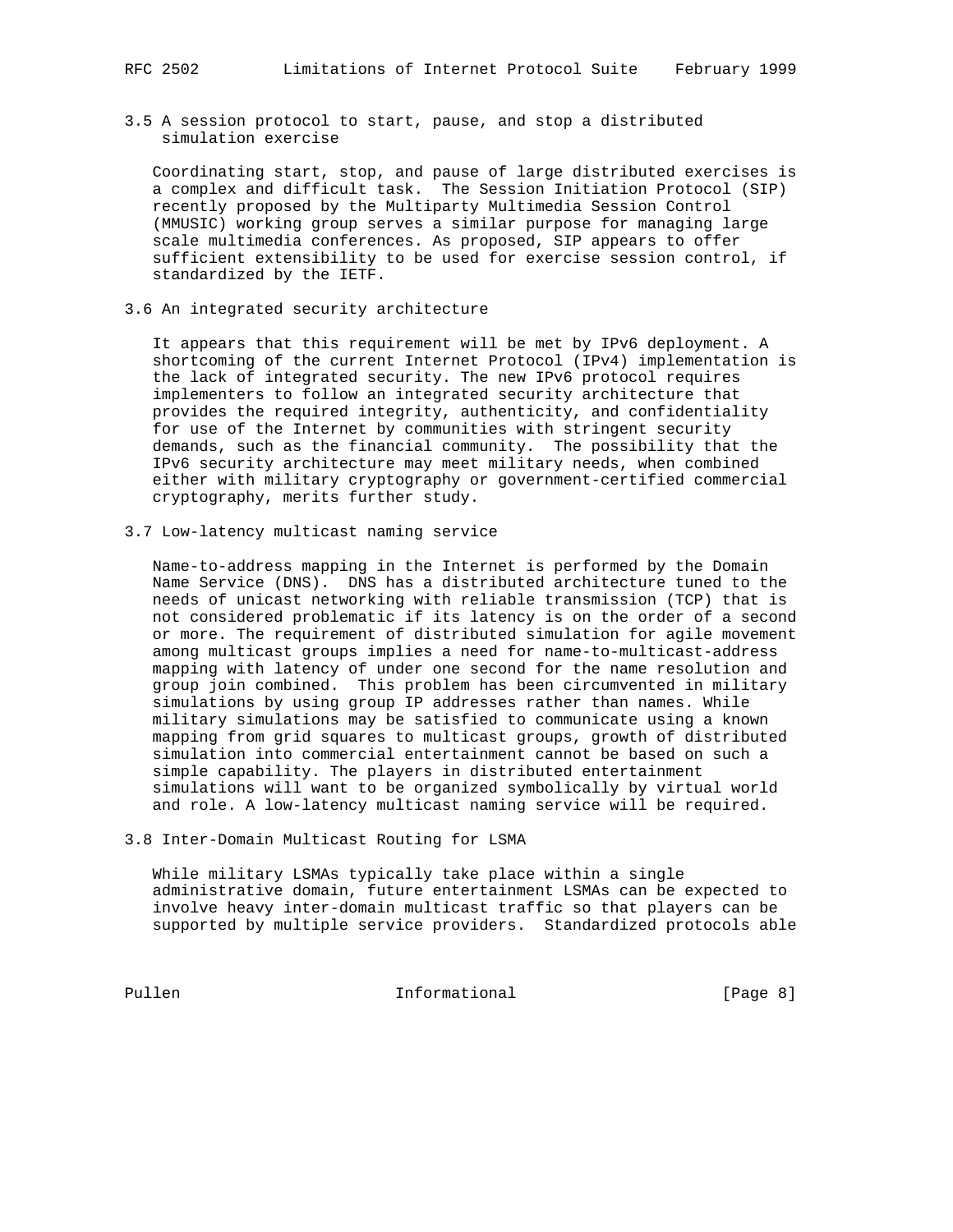to support large numbers of multicast flows across domain boundaries will be needed for this purpose. Current work to create a Border Gateway Multicast Protocol (BGMP) shows promise of meeting this need.

- 4. References
	- [CSTH95] Calvin, J., et. al., "STOW Realtime Information Transfer and Networking Architecture," 12th DIS Workshop on Standards for the Interoperability Distributed Simulations, March 1995.
	- [Cohe94] Cohen, D., "Back to Basics," Proceedings of the 11th Workshop on Standards for Distributed Interactive Simulation, Orlando, FL, September 1994.
	- [DIS94] DIS Steering Committee, "The DIS Vision," Institute for Simulation and Training, University of Central Florida, May 1994.
	- [DMSO96] Defense Modeling and Simulation Office, High Level Architecture Rules Version 1.0, U.S. Department of Defense, August 1996.
	- [IEEE95a] IEEE 1278.1-1995, Standard for Distributed Interactive Simulation - Application Protocols
	- [IEEE95b] IEEE 1278.2-1995, Standard for Distributed Interactive Simulation - Communication services and Profiles
	- [MRTW97] Miller, K., et. al. "StarBurst Multicast File Transfer Protocol (MFTP) Specification", Work in Progress.
	- [Mont97] Montgomery, T., Reliable Multicast Links webpage, http://research.ivv.nasa.gov/RMP/links.html
	- [PuLa95] Pullen, M. and V. Laviano, "A Selectively Reliable Transport Protocol for Distributed Interactive Simulation", Proceedings of the 13th Workshop on Standards for Distributed Interactive Simulation, Orlando, FL, September 1995.
	- [PuWh95] Pullen, M. and E. White, "Dual-Mode Multicast: A New Multicasting Architecture for Distributed Interactive Simulation," 12th DIS Workshop on Standards for the Interoperability of Distributed Simulations, Orlando, FL, March 1995.

Pullen **Informational** Informational [Page 9]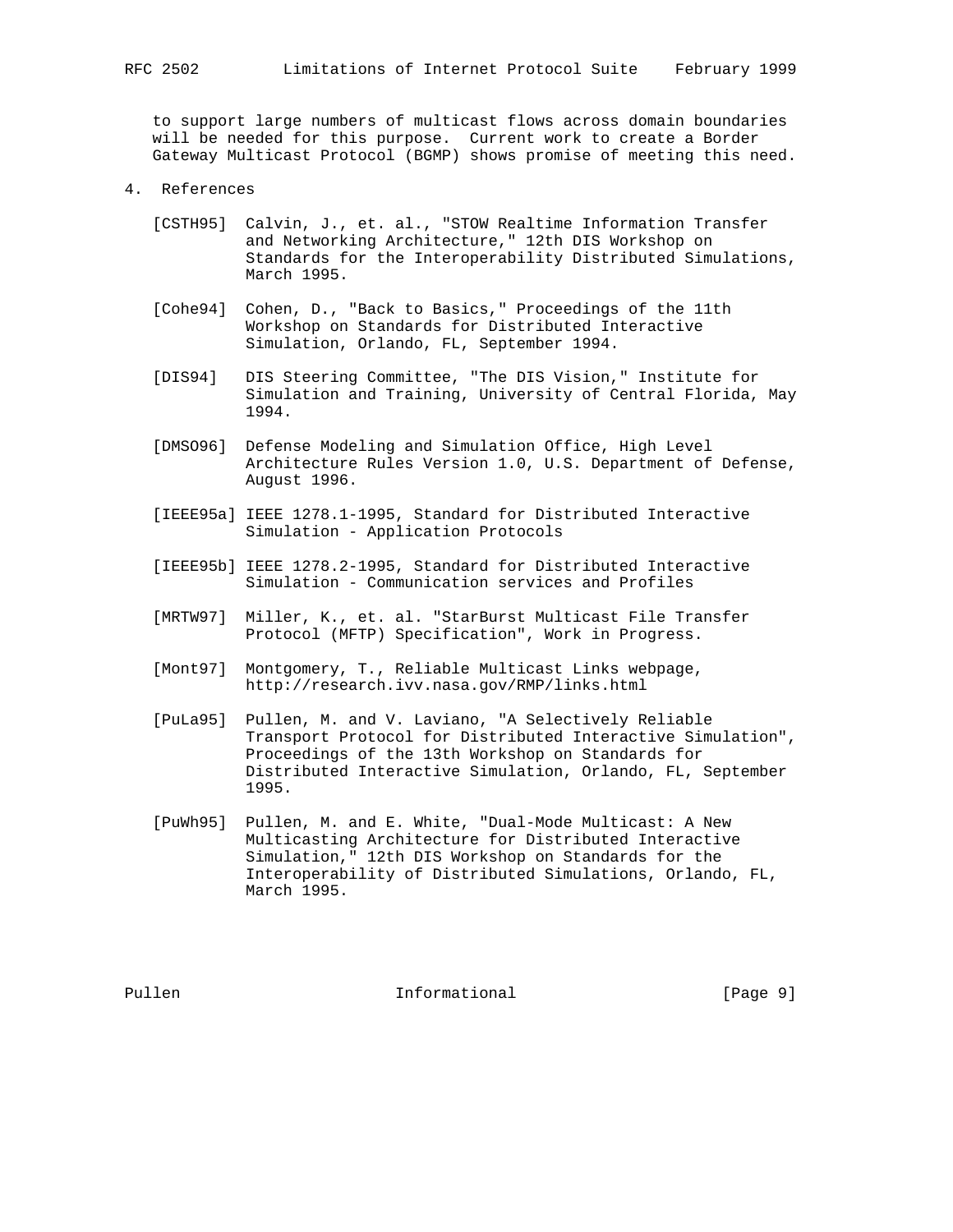- [PLM97] Pullen, M., Laviano, V. and M. Moreau, "Creating A Light- Weight RTI As An Evolution Of Dual-Mode Multicast Using Selectively Reliable Transmission," Proceedings of the Second Simulation Interoperability Workshop, Orlando, FL, September 1997.
- [SPW94] Symington, S., Pullen, M. and D. Wood, "Modeling and Simulation Requirements for IPng", RFC 1667, August 1994.
- [SSM96] Seidensticker, S., Smith, W. and M. Myjak, "Scenarios and Appropriate Protocols for Distributed Interactive Simulation", Work in Progress.
- [ZSSC97] Zhang, Z., et. al., "Quality of Service Path First Routing Protocol", Work in Progress.
- 4. Security Considerations

Security issues are discussed in section 3.6.

5. Authors' Addresses

 J. Mark Pullen Computer Science/C3I Center MS 4A5 George Mason University Fairfax, VA 22032

EMail: mpullen@gmu.edu

 Michael Myjak The Virtual Workshop P.O. Box 98 Titusville, FL 32781

EMail: mmyjak@virtualworkshop.com

 Christina Bouwens ASSET Group, SAIC Inc. Orlando, FL

EMail: christina.bouwens@cpmx.mail.saic.com

Pullen **Informational Informational** [Page 10]